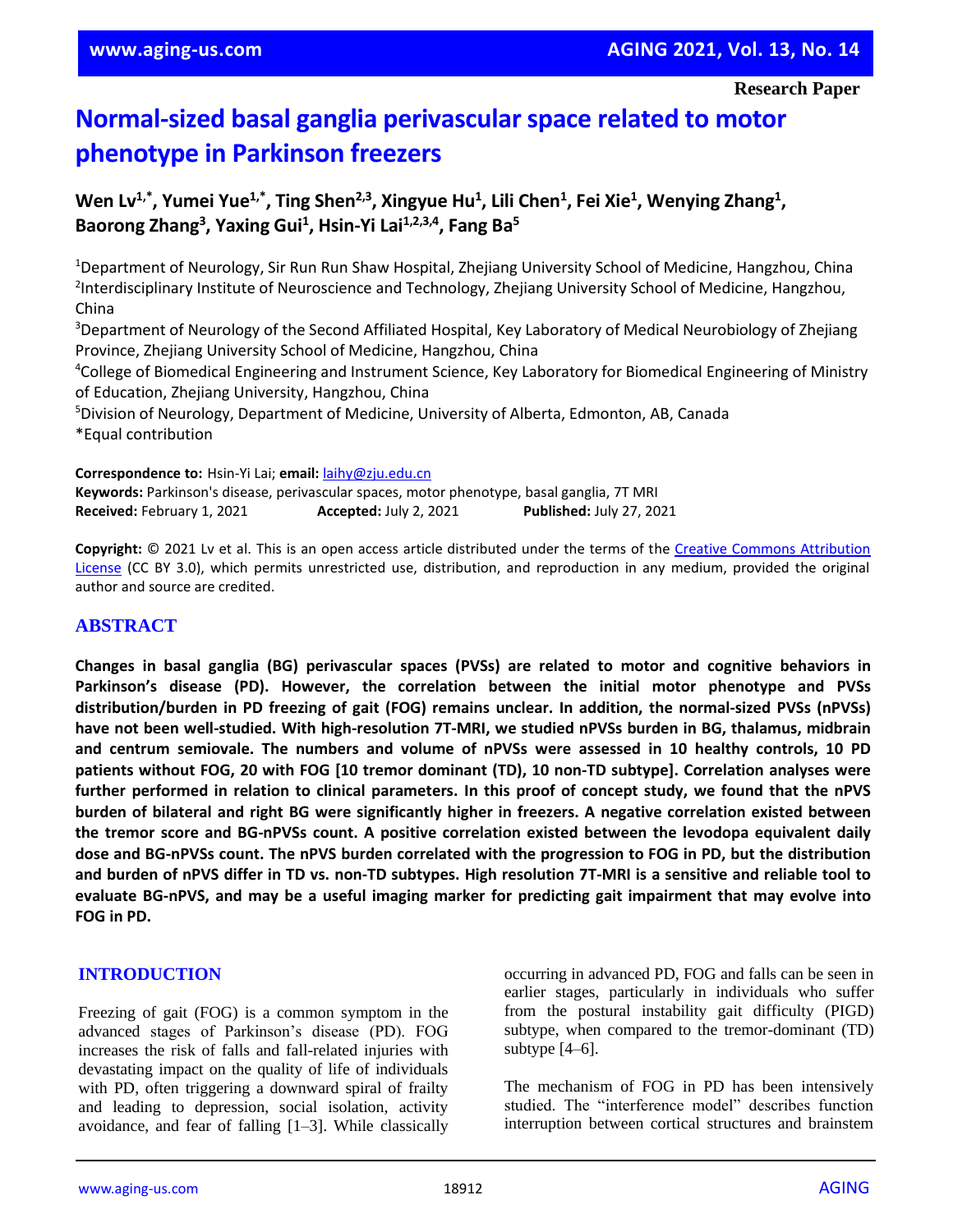regions involved in gait control possibly contributing to FOG [7, 8]. Similarly, the "decoupling model of FOG" suggests that a breakdown in coupling between posture preparation by the supplemental motor area and step initiation by the motor cortex may be responsible for the "start hesitation" in FOG [9]. It has been suggested that FOG may be due to a failure to generate adequate amplitudes of the intended movement [10]. The anatomical basis might be the failure of structural and functional integrity in the locomotion control system. For example, the widespread white matter damage involving sensorimotor-related and extramotor pathways was reported in PD-FOG patients. Individuals with diffused small vessel disease can frequently manifest Parkinsonian symptoms, while neuroimaging demonstrates diffused white matter hyperintensities (WMH). In addition, more severe WMH was found in the PIGD subtype of PD [11–14]. Left temporal WMH is related to falls in idiopathic PD [15]. Taken together, the white matter integrity and the subcortical network [involving regions such as the basal ganglia (BG), the thalamus and the mesencephalic locomotion center] are essential to maintain gait and balance. When damaged, FOG and balance impairment can occur.

Perivascular spaces (PVSs) are pial-lined interstitial fluid-filled spaces surrounding the penetrating blood vessels, which are commonly observed in the BG, white matter centrum semiovale (CSO), midbrain and subcortical white matter regions [16, 17]. The mechanism of PVS dilation remains unclear. Previous studies have demonstrated that enlarged PVSs (ePVSs) are associated with normal aging [18, 19]; cerebral small vessel disease [20–23]; neurodegenerative diseases, such as Alzheimer's disease [18, 24, 25] and PD [16, 26, 27]; stroke [20, 28–30]; neuroinflammation; and demyelination [31, 32]. Within BG, ePVSs are closely associated with older age, cerebral atrophy, lacunar stroke and cognitive impairment [33–35]. In PD, ePVSs and the severity of the PVS in BG are related to the severity of motor symptoms [36, 37], cognitive dysfunction [27], and future cognitive decline in individuals with normal cognition [38].

Since ePVSs are correlated with PD motor and cognitive impairment, one can postulate that the distribution and volume of the normal-sized PVSs (nPVSs) may have certain clinical significance in PD. Previous studies have mainly focused on ePVSs due to limits in imaging resolution. NPVSs are typically invisible due to small size in the range of 0.13-0.96 mm [39]. Seven Tesla (7T) MRI, with increased spatial resolution and signal-to-noise ratio, increases the detection of nPVSs [40, 41]. The 7T sequences have been optimized to provide detailed assessment of

distributions of nPVSs in the white matter and subcortical nuclei [42].

In this proof of concept study, with 7T MRI, we investigated the clinical and neuroimaging significance of nPVS in important locomotion centers, including the BG, thalamus, midbrain, and CSO in PD freezers with different motor phenotypes. We hypothesized that the count and volume of nPVSs in BG may be different compared to those of age-matched healthy controls (HCs). The nPVSs burden of BG could potentially serve as a biomarker for PD gait impairment, and may further be a factor in distinguishing the motor subtypes in PD patients.

## **RESULTS**

## **Demographic and clinical characteristics**

The demographic and clinical characteristics of the HCs, PD patients without FOG [FOG(-)], PD patients with FOG tremor dominant subtype [FOG(TD)], and those with FOG, but non-TD type [FOG(TD-)] are shown in Table 1. There were no significant differences found in age, sex ratio, vascular risk factors, WMH burden and education level among the four groups. A majority of participants in the two FOG groups had moderate to severe degree of FOG (Table 1). Among the three PD groups, tremor score was significantly higher in the FOG(TD) group. The axial motor score, akinetic score, Levodopa equivalent daily dose (LEDD), Hamilton Depression Scale (HAMD) and Hamilton Anxiety Scale (HAMA) scores were higher in the freezers.

## **Analysis of the nPVSs in basal ganglia**

With 7T MRI, the resolution of the images was high enough to allow analysis of nPVS burden (Figure 1). NPVS number and volume calculation of PD subgroups and HCs groups were performed (Table 2). Test-retest reliability using the two-way mixed model for absolute agreement over a one-month interval reached 0.79 and 0.80 for nPVSs number and volume of BG region, 0.72 and 0.74 of thalamic region, 0.89 and 0.93 for the CSO region, and 0.77 and 0.83 of the midbrain, respectively.

The nPVS numbers of the right and bilateral BG were significantly higher in the FOG(TD-) group than the rest of the groups using one-way ANOVA (Table 2 and Figure 2). The volume of the nPVS of FOG(TD-) group was significantly higher than the other groups when compared unilaterally, bilaterally or choosing a single slice with the highest count (Table 2). No differences were detected in thalamus, CSO, or midbrain regions among the groups. No moderate or severe nPVS burden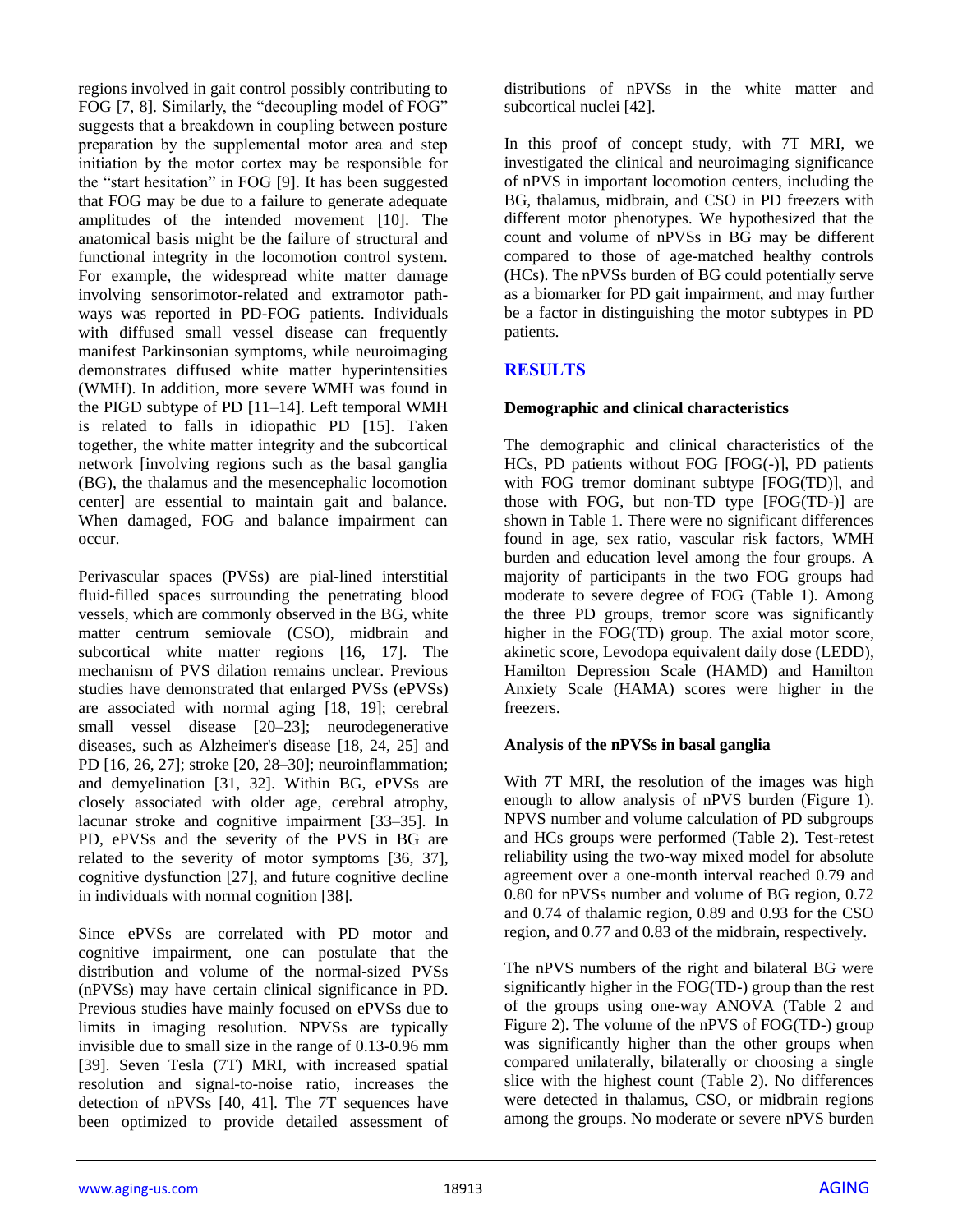|                             | $HCs(n=10)$     | PD $FOG(-)$ (n=10) | $FOG(TD)$ (n=10)    | $FOG(TD-) (n=10)$ | P value <sup>a</sup> | P value <sup>b</sup> |
|-----------------------------|-----------------|--------------------|---------------------|-------------------|----------------------|----------------------|
| Sex (M/F)                   | 5/5             | 5/5                | 2/8                 | 6/4               |                      | 0.33                 |
| Age (years)                 | 61.36±4.40      | 66.27±4.69         | 65.23±4.92          | $66.23 \pm 5.05$  |                      | 0.09                 |
| Hypertension, n             | 7               | 6                  | 3                   | 5                 | 0.40                 |                      |
| Hyperlipidemia, n           |                 | $\mathbf{0}$       | $\overline{c}$      | $\overline{0}$    | 0.60                 |                      |
| Diabetes Mellitus, n        |                 | $\overline{0}$     | $\theta$            | $\overline{2}$    | 0.60                 |                      |
| Stroke, n                   | $\theta$        | $\overline{0}$     | $\theta$            | $\theta$          |                      |                      |
| Cardiac disease, n          | $\mathbf{0}$    | $\mathbf{0}$       | $\Omega$            | $\overline{0}$    |                      |                      |
| Cigarette, n                | 3               | $\overline{2}$     | $\theta$            |                   | 0.46                 |                      |
| <b>WMH</b> score            | $3.50 \pm 2.80$ | $4.70 \pm 1.95$    | $4.80 \pm 2.49$     | $5.20 \pm 4.29$   | 0.62                 |                      |
| Disease duration (years)    | NA              | $8.20 \pm 6.09$    | $11.50 \pm 6.34$    | $9.40 \pm 2.67$   | 0.38                 |                      |
| <b>FOG</b> duration (years) | NA              | NA                 | $3.18 \pm 3.53$     | $2.70 \pm 2.75$   | 0.34                 |                      |
| <b>UPDRS</b> total          | NA              | 51.70±18.51        | $61.30 \pm 15.76$   | 63.40±14.37       | 0.25                 |                      |
| <b>UPDRS-III (OFF)</b>      | NA              | 36.67±10.79        | 38.00±3.16          | $42.25 \pm 5.42$  | 0.25                 |                      |
| <b>UPDRS-III(ON)</b>        | NA              | 29.00±3.61         | $27.50 \pm 5.74$    | $26.50\pm 6.61$   | 0.83                 |                      |
| Improvement $(\% )$         | NA              | $18.25 \pm 14.74$  | $27.90 \pm 11.96$   | 35.44±21.22       | 0.40                 |                      |
| <b>Tremor score</b>         | NA              | $6.00 \pm 4.59$    | $7.60 \pm 4.70$     | $1.70 \pm 1.34$   | $< 0.01*$            |                      |
| Axial motor score (OFF)     | NA              | $4.50 \pm 2.07$    | $9.25 \pm 5.06$     | $9.67 \pm 3.00$   | $< 0.01*$            |                      |
| Axial motor score (ON)      | <b>NA</b>       |                    | $5.50 \pm 1.93$     | $6.00 \pm 2.83$   | 0.66                 |                      |
| Improvement (%)             | <b>NA</b>       |                    | 40.54±36.91         | 38.43±21.03       | 0.83                 |                      |
| <b>Rigidity score</b>       | NA              | $7.30 \pm 3.37$    | $7.80 \pm 1.62$     | $8.70 \pm 4.27$   | 0.63                 |                      |
| <b>Akinetic score</b>       | NA              | $13.10 \pm 5.22$   | $13.10 \pm 5.00$    | $17.70 \pm 2.98$  | $< 0.05*$            |                      |
| <b>Akinetic-Rigid score</b> | NA              | 20.40±7.59         | $20.90 \pm 5.99$    | $26.40\pm 6.19$   | 0.10                 |                      |
| <b>NFOGQ</b> score          | NA              | $\mathbf{0}$       | $23.50 \pm 3.17$    | $20.70 \pm 7.15$  | $0.01*$              |                      |
| LEDD (mg/day)               | NA              | 506.95±299.24      | $647.45 \pm 256.15$ | 841.55±311.66     | $0.04*$              |                      |
| <b>MMSE</b> score           | 26.70±2.87      | 23.60±4.33         | $20.90\pm 6.23$     | 21.00±6.25        |                      | $< 0.05*$            |
| <b>HAMD</b> score           | $2.80 \pm 2.35$ | $6.70 \pm 5.14$    | 12.60±923           | $9.00 \pm 6.38$   |                      | $< 0.01*$            |
| <b>HAMA</b> score           | $2.40 \pm 2.37$ | $9.90 \pm 7.25$    | $10.70 + 4.19$      | $8.50 \pm 5.62$   |                      | $0.01*$              |

**Table 1. Demographic and clinical characteristics of the participants.**

Data were presented as mean ± SD. FOG, Freezing of Gait; FOG(T-), FOG without tremor; FOG(T+), FOG with tremor; PD-FOG (-), PD without FOG; UPDRS, Unified Parkinson's Disease Rating Scale; NFOGQ, New Freezing of Gait Questionnaire; LEDD, Levodopa Equivalent Daily Dose; MMSE, Mini-Mental State Examination; HAMD, Hamilton Depression Scale; HAMA, Hamilton Anxiety Scale, NA, Not Applicable.

Tremor score, the sum of UPDRS item 16 (arms tremor identified by history), 20 (face and four limbs tremor at rest), 21 (arms action or postural tremor); Axial motor score, the sum of UPDRS item 13 (falling), 14 (freezing), 15 (walking), 29 (gait), 30 (postural instability); Rigidity score, UPDRS item 22 (rigidity of neck and four limbs); Akinetic score, the sum of UPDRS item 23 (finger tap), 24 (hand movement), 25 (hand rotation), 26 (feet flexibility), 31 (body bradykinesia), akinetic-rigid score (sum of items 22–26 and 31).\*, p<0.05. A 30% improvement in UPDRS-III was considered good levodopa response with levodopa challenge.

a. Comparison among PD groups.

b. Comparison among PD groups and age-matched healthy controls.

was seen in the thalamus or midbrain using the scale system previously described (Figure 2) [43].

#### **Correlation between BG-nPVS burden with clinical features and WMH burden**

In PD freezers, a significantly negative correlation existed between the tremor score and BG-nPVSs count  $(r = -0.49, p = 0.04,$  Figure 3A), and a positive correlation was found between the LEDD and nPVSs count of BG ( $r = 0.47$ ,  $p = 0.04$ , Figure 3B). An overall positive correlation between WMH burden and BGnPVS  $(r = 0.37, p = 0.02,$  Figure 3C) for all 40 participants was found. There were no correlations between nPVS burden and the UPDRS-III as well as other clinical parameters. There were no correlations between BG-nPVS volume and clinical parameters. There was no difference in the nPVS count and burden in the other areas assessed, nor was there any clinical correlation detected.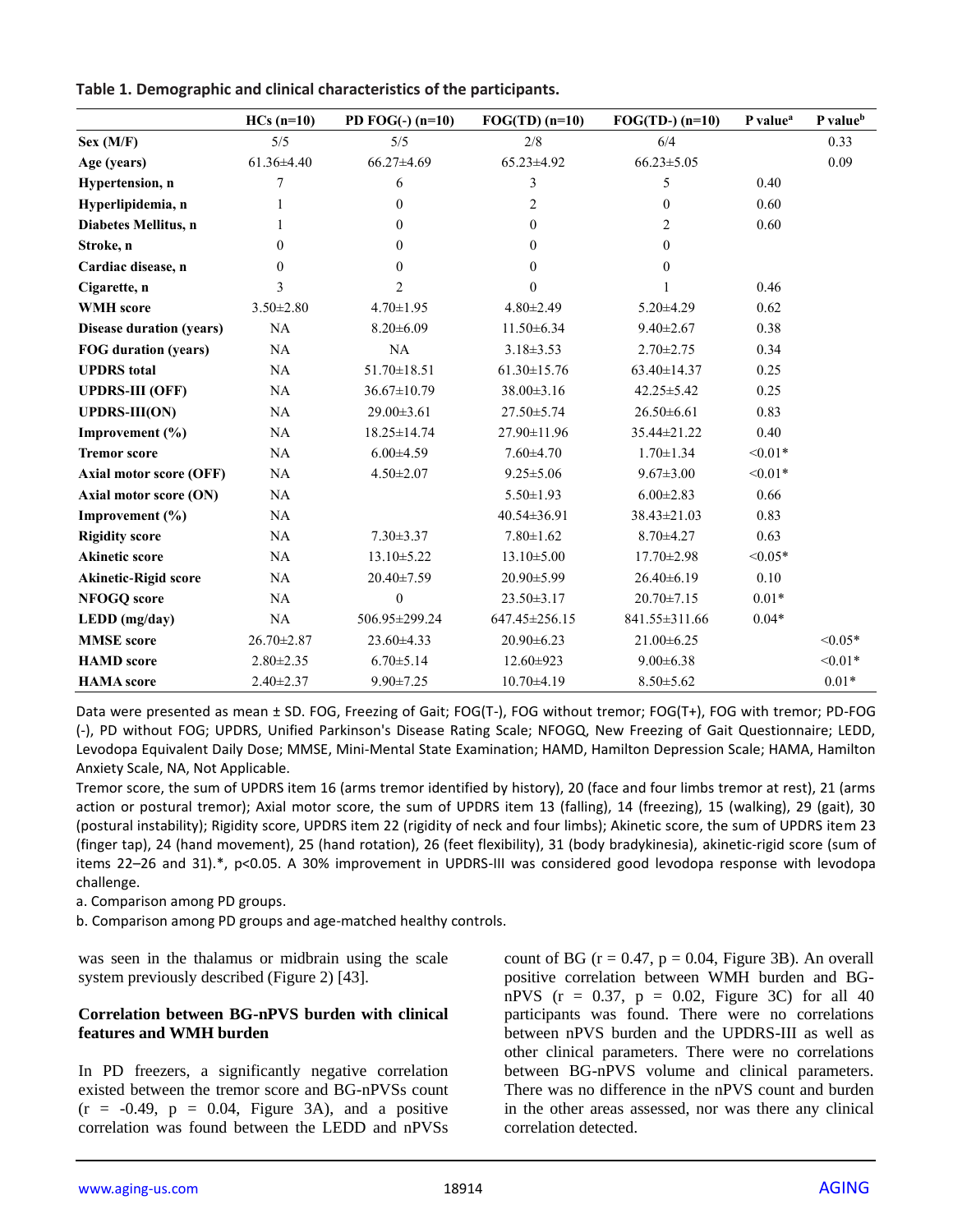#### **DISCUSSION**

In this proof of concept study, we investigated the utility of ultra-high field 7T MRI to assess nPVS burden and determine whether nPVS counts and volume could serve as imaging tools to distinguish motor phenotypes in PD freezers. First, we established that 7T MRI could be a reliable tool in assessing nPVS. The significance of



 $7.0T$ 

Figure 1. Comparison of imaging resolution between 7T and 3T MRI for nPVS. Example of comparisons of resolution of nPVSs on T2 weighted images acquired by 7.0T MRI vs 3.0T MRI on the same study participant. (**A**, **B**) Indicate centrum semiovale with red square; (**C**, **D**) indicate yellow squares for basal ganglia and blue squares for thalamus; (**E**, **F**) is midbrain with green squares. nPVS, normal-sized perivascular space.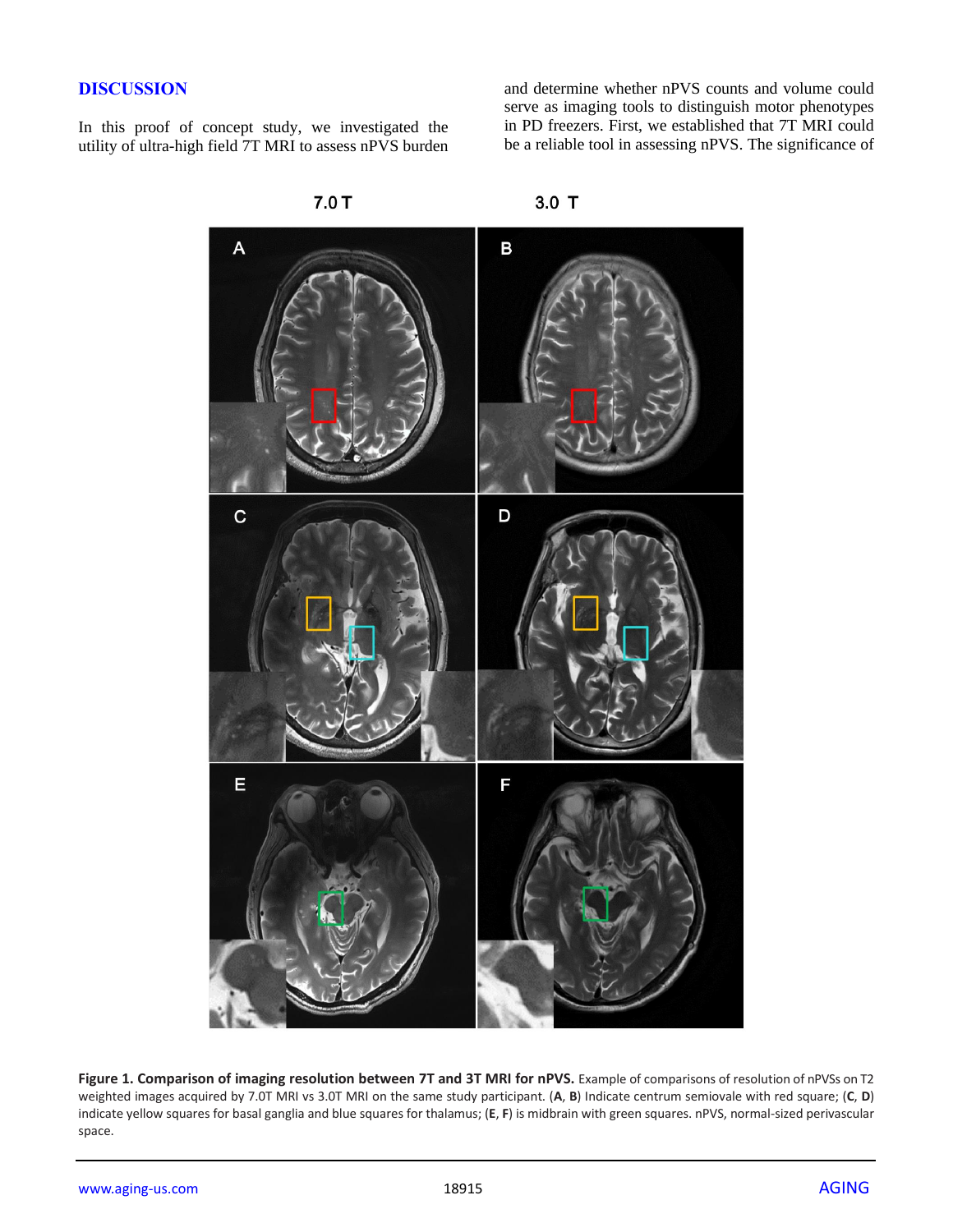| Table 2. NPVSs count and volume in basal ganglia. |  |  |
|---------------------------------------------------|--|--|
|---------------------------------------------------|--|--|

|                          | <b>HCs</b>         | $FOG(-)$           | FOG(TD)            | $FOG(TD-)$        | p-value    |
|--------------------------|--------------------|--------------------|--------------------|-------------------|------------|
| nPVSs count              |                    |                    |                    |                   |            |
| Left                     | $6.30 \pm 0.99$    | $8.50 \pm 1.20$    | $9.50 \pm 1.46$    | $11.90 \pm 2.11$  | 0.08       |
| Right                    | $6.20 \pm 0.57$    | $9.60 \pm 1.77$    | $13.20 \pm 1.78$   | $18.70 \pm 2.11$  | $< 0.001*$ |
| <b>Bilateral</b>         | $12.50 \pm 1.18$   | $18.10 \pm 2.27$   | $22.70 \pm 2.15$   | $30.60 + 3.56$    | $< 0.001*$ |
| Slice with highest count | $7.70 \pm 0.60$    | $11.60 \pm 1.42$   | $13.80 \pm 1.65$   | $19.10 \pm 2.01$  | $< 0.001*$ |
| $nPVSs$ volume $(mm3)$   |                    |                    |                    |                   |            |
| Left                     | $74.26 \pm 8.54$   | $52.27 + 6.14$     | $81.48 \pm 8.53$   | $89.07+9.57$      | $0.02*$    |
| Right                    | $57.41 \pm 8.39$   | $54.12 \pm 6.48$   | $65.02 \pm 11.57$  | $99.73 \pm 13.33$ | $0.03*$    |
| <b>Bilateral</b>         | $131.67 \pm 15.29$ | $106.40 \pm 10.09$ | $146.49 \pm 17.46$ | $188.79 + 20.73$  | $0.01*$    |
| Slice with highest count | $22.71 \pm 3.71$   | $24.40 \pm 2.51$   | $28.80 \pm 4.12$   | $40.51 \pm 3.75$  | $0.005*$   |

Data were presented as mean ± SEM. nPVSs, normal-sized perivascular spaces; HCs, healthy controls; FOG, freezing of gait; FOG(-), PD patients without FOG; FOG(TD), PD patients with FOG whose motor phenotype was tremor dominant; FOG(TD-), PD patients with FOG whose motor phenotype was PIGD or indeterminate.

\*, p<0.05, one way ANOVA.

And nPVS volume is calculated and presented as: left, unilateral slice with the highest number of nPVS at the left side and two slices below and above; right, unilateral slice with the highest number of nPVS at the right side and two slices below and above; bilateral, the sum of the above left and right; slice with highest count, nPVS analysis on the single slice with the highest number of nPVS bilaterally.

normal sized nPVS in BG has not been well studied partially due to the challenges associated with nPVS quantitation using lower resolution MRI scanners. Conversely, using a 7T MRI scanner with the higher field strength makes it possible to quantitate nPVSs.

PVSs are microscopic but visible on MRI when enlarged with the widely used 1.5 and 3T scanner. PVSs are commonly seen in healthy adults, in BG and CSO in up to 60% of individuals [44]. There is clinical relevance to PVS. PVSs that relate to small vessel



**Figure 2. Semi-quantitative assessment of nPVSs severity.** nPVS severity was assessed using a semi-quantitative scale (none/mild = 0/1, moderate = 2, frequent/severe = 3/4). The severity is shown in the basal ganglia (**A**), CSO (**B**), midbrain (**C**) and thalamus (**D**). nPVS, normal-sized perivascular space; BG, basal ganglia; CSO, centrum semiovale; FOG, freezing of gait; TD, tremor dominant; HCs, healthy controls; FOG(-), PD patients without FOG; FOG(TD), PD patients with FOG TD subtype; and FOG(TD-) PD patients with FOG, but non-TD subtypes.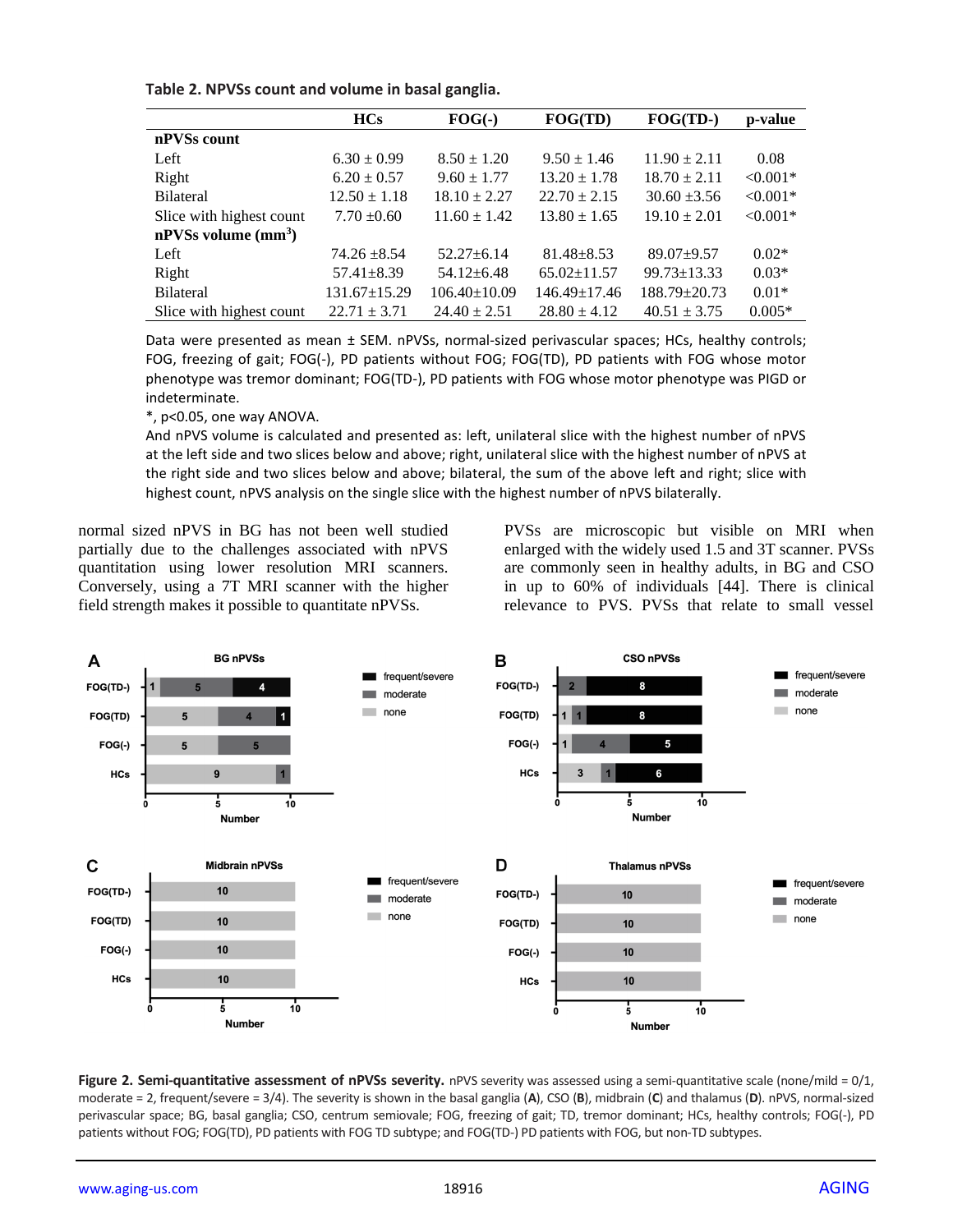diseases are contributing factors to stroke and dementia [45, 46]. It has also been proposed that ePVS is relevant to the development of neurodegenerative disease [47]. In PD patients, periventricular WMH, brain atrophy, and BG-ePVSs have been noted to impact motor and cognitive functions [16, 26]. A previous study has



**Figure 3. Correlation between BG nPVS burden with clinical features and WMH score.** (**A**) Correlation between the tremor score and BG nPVSs count; (**B**) correlation between LEDD and nPVSs count of BG; and (**C**) correlation between WMH score and nPVSs count of BG. BG, basal ganglia; nPVs, normalsized perivascular space; WMH, white matter hyperintensity; LEDD, levodopa equivalent daily dose.

shown that vascular factors might be involved in the pathophysiology of PIGD motor phenotype [48]. Postural and gait control involves integration of sensorimotor, BG, thalamus and cerebellum circuitries [49]. A recent study exploring the association between small-vessel diseases and motor symptoms of PD showed different clinical association. A close association between ePVS in BG and the tremor score, as well as between deep WMH and the axial motor score were seen [50]. However, this study did not explore the correlations with FOG.

The current study demonstrated a link between motor phenotypes and BG-nPVS burden. We first showed that nPVS burden in the BG was significantly higher in PD patients with FOG than those without FOG and the control group. The nPVS burden was significantly higher in right BG and bilateral BG among the PD freezers. Lateralization of the structural and functional connectivities in the human brain was reported in multiple studies of FOG, and it was noted that FOG was strongly related to structural deficits in the right hemisphere's locomotor network [51–54]. Right hemisphere PD pathology has been associated with more impairments in multiple cognitive domains, including verbal recall, semantic verbal fluency, visuospatial analysis, and attention span [55]; it is also related to slower gait [56] and poorer axial mobility [57]. Functional connectivity was reduced within the executive-attention network in FOG patients within the right middle frontal gyrus [58]. In our study, it is hard to conclude whether the lateralization is significant due to the small sample size.

We observed a less severe nPVS burden with the initial motor phenotype being TD subtype than the non-TD subtypes in PD freezers. The negative correlation between the tremor score and the nPVS number of BG may partially explain why the TD subtype carries a better prognosis. Response to levodopa therapy differs in PD subtypes, and it is known that axial symptoms, i.e. gait and balance tend to be less responsive to dopaminergic agents [59, 60]. The higher LEDD dose in the freezers and the positive relationship between LEDD and BG-nPVS number are consistent with the previous observations that poorer levodopa response occurs when higher damage to the neurocircuitry is evident in the PIGD subtype.

We have shown a positive correlation between WMH burden and BG-nPVS. Given the known correlation between WMH and gait deficit in PD [11–14], and the evolving evidence of BG-ePVSs and motor symptoms [36, 37], and cognitive dysfunction [27, 38] in PD, our study suggested that increased nPVS in the BG region may act as a biomarker of gait decline if this finding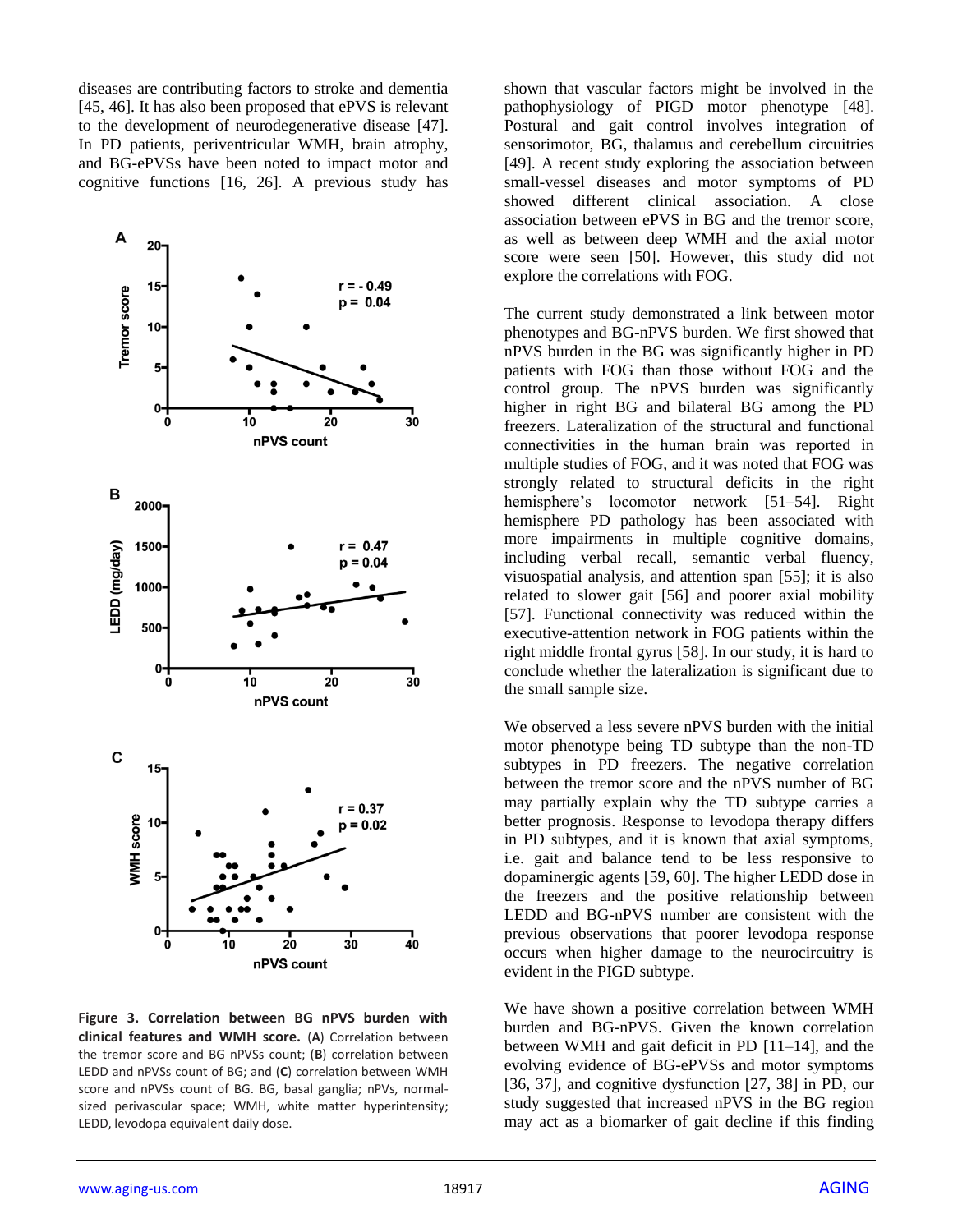holds in a larger study. Whether such changes relate to disruptions of the neural circuitry for gait control warrants further investigations with structural and functional connectivity studies. There was no association between CSO nPVS burden and PD motor symptoms, which is consistent with previous studies that the severity of axial motor impairments was not associated with the intensity of the periventricular WMH, suggesting certain functional distinctions between BG PVS and CSO PVS [61, 62]. Although not well studied, nPVS distribution and burden may also reflect the similar degenerative processes with ePVS. The advance in recent imaging technologies make it possible to assess such microstructural changes *in vivo*, especially with high-field MRI scanners*.* Such assessment in relation to clinical parameters can potentially serve as biomarkers to monitor disease progression and more precisely differentiate disease phenotypes.

The strengths of our study include application of a novel tool to assess a potential imaging marker for PD. Although the literature on PVS in PD are growing, and there are more evidence to show the link between higher BG PVS burden and future cognitive decline [38] and motor manifestations [36]; using high resolution 7T MRI to compare the distribution and volume of nPVS in BG, and identifying how these parameters correlate with motor phenotype in PD is novel. We established a method and identified the role of nPVS in a specific group of PD patients, with a focus on the most disabling motor symptom, FOG. With technology advancing rapidly, building on knowledge and expertise with better imaging tools will aid further development in the field. We speculate that the research work with 7T MRI scanners will bring new insights, and soon add new knowledge to clinical practice. This proof of concept study encourages further investigation in future large-scale studies when 7T MRI scanners are more readily available. There are some limitations. This is a single-centered proof of concept study with relatively small sample size. Further, this study has a focus on FOG since it is one of the most disabling symptoms in PD and the mechanism is not fully clear. Due to these factors, we cannot extrapolate the findings to all PD patients, or explore the sex differences. Future large prospective studies will provide more insight to further investigate the utility of 7T MRI in evaluating nPVS as an imaging biomarker for disease phenotyping and trajectory.

## **CONCLUSIONS**

We proposed a method using a high resolution 7T MRI to evaluate nPVS in BG to provide a potential imaging marker for predicting gait impairment in PD. The

current study demonstrates that the nPVS burden correlates with the progression to FOG in PD patients, but the distribution and burden of nPVS may differ in people with or without tremor as initial motor presentation. High resolution 7T MRI is a sensitive and reliable tool to evaluate BG-nPVS, and may be a useful imaging marker for predicting gait impairment that may evolve into FOG in PD.

## **MATERIALS AND METHODS**

## **Study participants**

Twenty PD patients with FOG, 10 FOG(TD), 10 FOG(TD-), 10 PD(FOG-), and 10 age- and sexmatched HCs were recruited from the Department of Neurology of Sir Run Run Shaw Hospital (Table 1). The study was approved by the ethic committee of Sir Run Run Shaw Hospital of Zhejiang University School of Medicine (Ethics No. 20200908-30). All patients were diagnosed with PD by a movement disorders neurologist based on the UK Parkinson's Disease Society Brain Bank criteria [63], and FOG was defined as a score of one or more on item 3 of the New FOG questionnaire (NFOG-Q) [64] or by history and examination by two experienced movement disorders neurologists. All participants were examined by experienced neurologists with a full neurological examination. Patients with gait issues secondary to visual impairments, sensory ataxia, and orthopedic issues were excluded. We also excluded patients with atypical Parkinsonism. All participants with moderate to significant small vessel disease were excluded, and HCs reported no history of neurological or psychiatric disorders. Clinical assessment included Unified Parkinson's Disease Rating Scale (UPDRS) for PD motor symptoms and NFOG-Q for FOG severity, respectively. Cognitive function and mental health were evaluated using Mini Mental State Examination (MMSE), HAMD and HAMA. LEDD was calculated [65]. Other inclusion criteria of the study included disease duration  $\geq 5$  years, and Hoehn-Yahr stage  $< 4$ . Patients with significant cognitive deficits that prevent them from signing consent, and motor symptoms that were secondary to other etiologies were excluded. Based on the initial motor phenotypes, PD-FOG patients were divided into two groups, FOG(TD) and FOG(TD-) (PIGD and indeterminate) [4]. Patients' motor function was assessed during the defined offmedication state after dopaminergic medications were on hold for more than 12 hours. Repeat motor examination was performed after patients reported ON with a supra-ON dose of LED (150% of the regular morning dose in Levodopa/carbidopa formula). Cognitive examination and other questionnaires were acquired during ON state.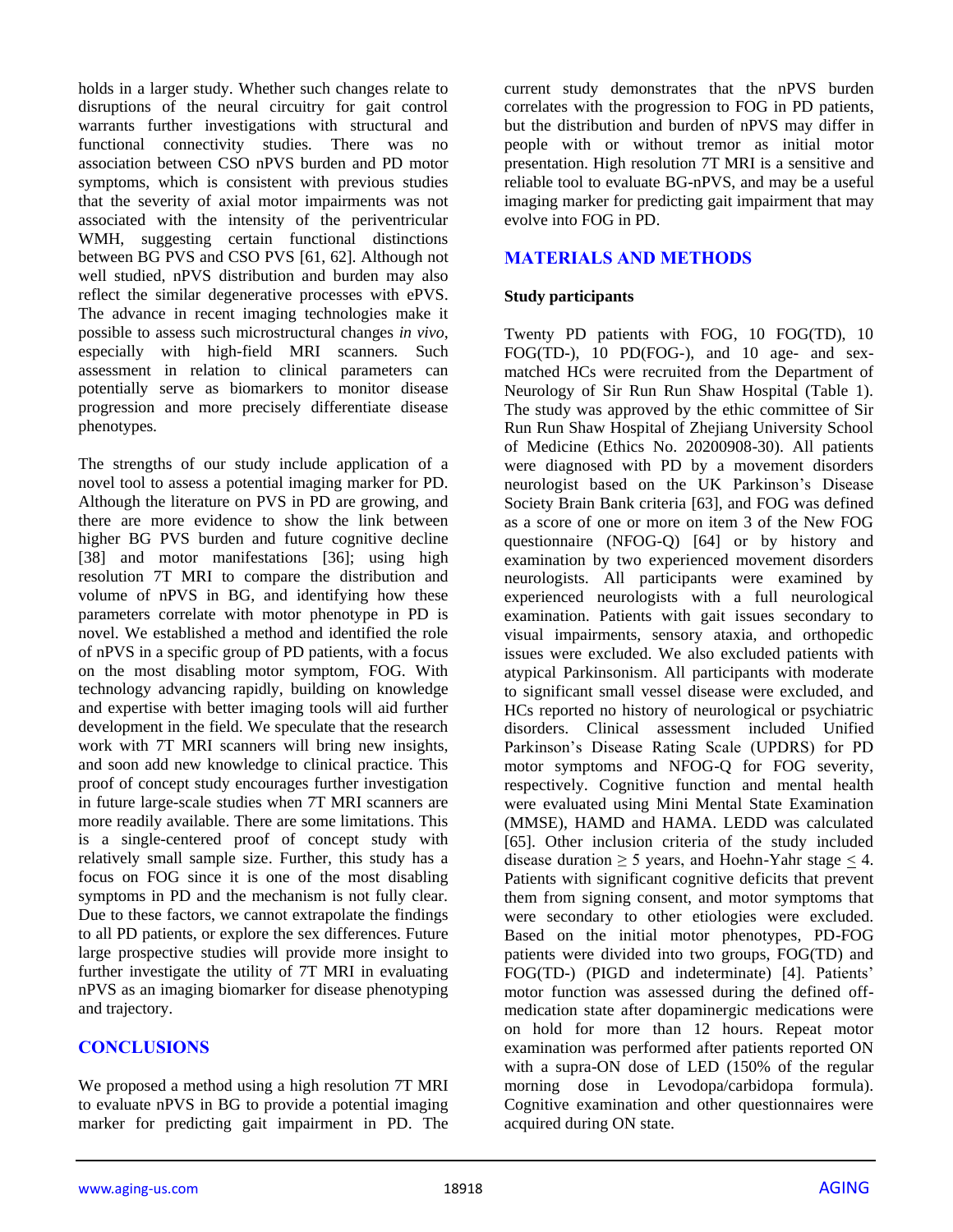#### **MR imaging acquisition and analysis**

MR images were acquired with a 7T Magnatom research system (Siemens Healthcare, Erlangen, Germany) with a T2-weighted turbo spin echo (TSE) sequence (voxel size:  $0.5 \times 0.5 \times 2.4$  mm<sup>3</sup>, TR = 7000 ms, and  $TE = 66$  ms), and two rapid gradient echoes (MP2RAGE) sequence (voxel size:  $0.7 \times 0.7 \times 0.7$ mm<sup>3</sup>, TR = 5000 ms, TI1/TI2 = 900/2750ms, TE = 2.3 ms,  $\alpha 1/\alpha 2 = 5^{\circ}/3^{\circ}$ ). The nPVS burden, nPVS number and volume, were calculated with the axial T2-weighted TSE images via ITK-SNAP Software version 3.8 [\(http://www.itksnap.org/\)](http://www.itksnap.org/) by a neurologist blinded to the participant's diagnosis and clinical features. For nPVS volume assessment, the border of each nPVS in the chosen slice was drawn manually. The nPVS volumes within the border were calculated automatically by the toolbox. The number of nPVSs were counted in the BG, thalamus, midbrain and CSO regions (Figure 1). For BG, thalamus, and CSO, nPVSs were assessed on the slice unilaterally with the highest number for left or right side, followed by the sum of both sides. We then assess a single slice with the highest total nPVS count. For midbrain, given it is a small structure, nPVSs were counted within all slices showing midbrain. A 4-point visual rating scale  $(0 = no$ PVSs,  $1 = PV$ Ss < 10,  $2 = 11$ -20 PVSs,  $3 = 21$ -40 PVSs,  $4 = PVSs > 40$ ) were used to grade the severity of PVS [66]. PVSs severity was then assessed using a semiquantitative scale (none/mild =  $0/1$ , moderate = 2, frequent/severe  $= 3/4$ ) [43]. All patients were included for test-retest reliability testing. The WMH burden for all participants was assessed by using a semiquantitative rating scale [67].

## **Statistical analysis**

Statistical analysis was performed with SPSS statistics (Version 22, IBM Corporation, Armonk, NY, USA). Categorial variables were analyzed with Fisher's exact test. Continuous variables were analyzed with Oneway ANOVA. Correlation analyses between nPVS burdens, nPVS number and volume, and clinical features, namely MMSE, HAMA, HAMD, UPDRS-III and LEDD, were conducted using spearman correlation analysis. In addition, we also analyzed the correlation between nPVS number of BG and WMH burden.  $P < 0.05$  was considered to define statistical significance.

With SPSS, intra-class correlation coefficients (ICC) was calculated. The ICC analysis assessed the test-retest reliability via the 2-way mixed model for absolute agreement. It was defined that ICC between 0.60-0.74 as good, and above 0.75 being excellent.

#### **Abbreviations**

BG: Basal Ganglia; CSO: Centrum Semiovale; ePVSs: enlarged PVSs; FOG: Freezing of Gait; HCs: Healthy Controls; HAMD: Hamilton Depression Scale; HAMA: Hamilton Anxiety Scale; ICC: Intra-class Correlation Coefficients; LEDD: Levodopa equivalent daily dose; MMSE: Mini Mental State Examination; NFOG-Q: New FOG questionnaire; nPVSs: normal-sized PVSs; PVSs: perivascular spaces; PD: Parkinson's disease; PIGD: Postural Instability Gait Difficulty; 7T: Seven Tesla; TD: Tremor Dominant; TSE: T2-weighted turbo Spin Echo; MP2RAGE: Two Rapid Gradient Echoes; UPDRS: Unified Parkinson's Disease Rating Scale; WMH: White Matter Hyperintensities.

## **AUTHOR CONTRIBUTIONS**

Wen Lv and Yumei Yue contributed to organization and execution of the project; design and execution of the statistical analysis; and writing the first draft of the manuscript. Ting Shen contributed to data collection and data analysis. Xingyue Hue contributed data analysis. Lili Chen, Fei Xie, Wenying Zhang, Baorong Zhang and Yaxing Gui contributed to data collection. Hsin-Yi Lai and Fang Ba contributed to conception, organization, execution of the project, as well as review and critique of the manuscript and the data analysis.

## **ACKNOWLEDGMENTS**

We would like to thank all participants in the study and thank Zhejiang University 7T MRI Brain Imaging Center for technical supports.

# **CONFLICTS OF INTEREST**

The authors declare that they have no conflicts of interest.

## **FUNDING**

This study was supported by the Foundation of Zhejiang Provincial Science and Technology Department  $(2016C34006)$ , the Foundation of Zheijang Administration of Traditional Chinese Medicine (2015ZA061), the Foundation of Zhejiang Province Education Department (Y201534614), the National Key R&D Program of China (2018YFA0701400), the National Natural Science Foundation of China (61673346, 81401038), the Fundamental Research Funds for the Central Universities (2019XZZX001-01- 21), the National Major Scientific Instruments Development Project of China (81527901), Zhejiang Lab (2018EB0ZX01), Chinese Medicine Science and Technology Program of Zhejiang Province (2018ZB076) and the Medical, Health Technology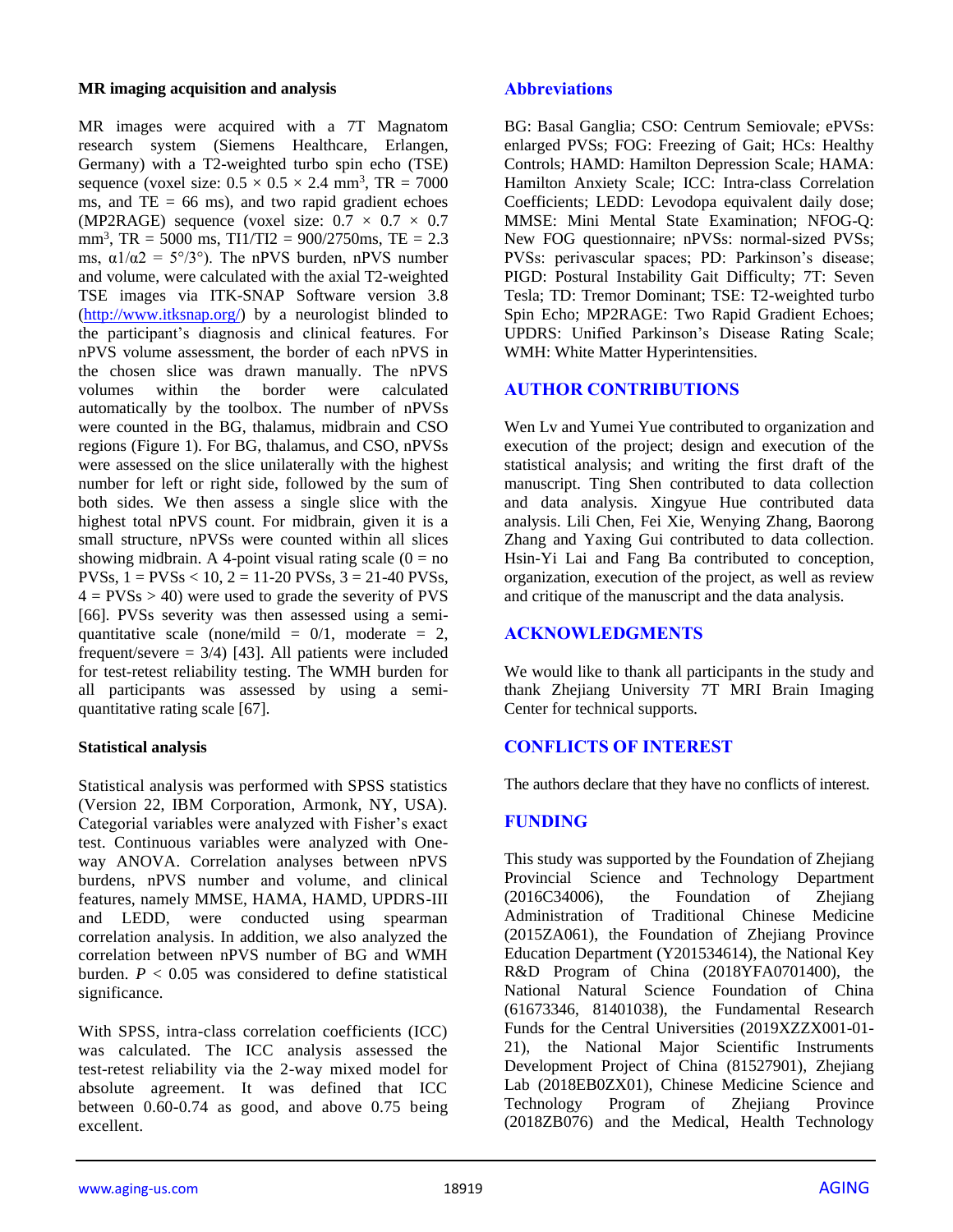Development Program of Hangzhou (2014A62) and the Zhejiang Province Medical and HealthTechnology Program (2018261205, 2018250963).

#### **REFERENCES**

- 1. Perez-Lloret S, Negre-Pages L, Damier P, Delval A, Derkinderen P, Destée A, Meissner WG, Schelosky L, Tison F, Rascol O. Prevalence, determinants, and effect on quality of life of freezing of gait in Parkinson disease. JAMA Neurol. 2014; 71:884–90. <https://doi.org/10.1001/jamaneurol.2014.753> PMID[:24839938](https://pubmed.ncbi.nlm.nih.gov/24839938)
- 2. Bloem BR, Hausdorff JM, Visser JE, Giladi N. Falls and freezing of gait in Parkinson's disease: a review of two interconnected, episodic phenomena. Mov Disord. 2004; 19:871–84.

<https://doi.org/10.1002/mds.20115> PMID[:15300651](https://pubmed.ncbi.nlm.nih.gov/15300651)

- 3. Factor SA. The clinical spectrum of freezing of gait in atypical parkinsonism. Mov Disord. 2008 (Suppl 2); 23:S431–38. <https://doi.org/10.1002/mds.21849> PMID[:18668624](https://pubmed.ncbi.nlm.nih.gov/18668624)
- 4. Jankovic J, McDermott M, Carter J, Gauthier S, Goetz C, Golbe L, Huber S, Koller W, Olanow C, Shoulson I, Stern M, Tanner C, Weiner W, and The Parkinson Study Group. Variable expression of Parkinson's disease: a base-line analysis of the DATATOP cohort. The Parkinson Study Group. Neurology. 1990; 40:1529–34. <https://doi.org/10.1212/wnl.40.10.1529> PMID[:2215943](https://pubmed.ncbi.nlm.nih.gov/2215943)
- 5. Macht M, Kaussner Y, Möller JC, Stiasny-Kolster K, Eggert KM, Krüger HP, Ellgring H. Predictors of freezing in Parkinson's disease: a survey of 6,620 patients. Mov Disord. 2007; 22:953–56. <https://doi.org/10.1002/mds.21458> PMID[:17377927](https://pubmed.ncbi.nlm.nih.gov/17377927)
- 6. Giladi N, McDermott MP, Fahn S, Przedborski S, Jankovic J, Stern M, Tanner C, and Parkinson Study Group. Freezing of gait in PD: prospective assessment in the DATATOP cohort. Neurology. 2001; 56:1712–21. <https://doi.org/10.1212/wnl.56.12.1712> PMID[:11425939](https://pubmed.ncbi.nlm.nih.gov/11425939)
- 7. Lewis SJ, Barker RA. A pathophysiological model of freezing of gait in Parkinson's disease. Parkinsonism Relat Disord. 2009; 15:333–38. <https://doi.org/10.1016/j.parkreldis.2008.08.006> PMID[:18930430](https://pubmed.ncbi.nlm.nih.gov/18930430)
- 8. Nieuwboer A, Giladi N. Characterizing freezing of gait in Parkinson's disease: models of an episodic phenomenon. Mov Disord. 2013; 28:1509–19. <https://doi.org/10.1002/mds.25683> PMID[:24132839](https://pubmed.ncbi.nlm.nih.gov/24132839)
- 9. Jacobs JV, Nutt JG, Carlson-Kuhta P, Stephens M, Horak FB. Knee trembling during freezing of gait represents

multiple anticipatory postural adjustments. Exp Neurol. 2009; 215:334–41. <https://doi.org/10.1016/j.expneurol.2008.10.019> PMI[D:19061889](https://pubmed.ncbi.nlm.nih.gov/19061889)

- 10. Chee R, Murphy A, Danoudis M, Georgiou-Karistianis N, Iansek R. Gait freezing in Parkinson's disease and the stride length sequence effect interaction. Brain. 2009; 132:2151–60. <https://doi.org/10.1093/brain/awp053> PMI[D:19433440](https://pubmed.ncbi.nlm.nih.gov/19433440)
- 11. Lee SJ, Kim JS, Lee KS, An JY, Kim W, Kim YI, Kim BS, Jung SL. The severity of leukoaraiosis correlates with the clinical phenotype of Parkinson's disease. Arch Gerontol Geriatr. 2009; 49:255–59. <https://doi.org/10.1016/j.archger.2008.09.005> PMI[D:18977043](https://pubmed.ncbi.nlm.nih.gov/18977043)
- 12. Bohnen NI, Müller ML, Zarzhevsky N, Koeppe RA, Bogan CW, Kilbourn MR, Frey KA, Albin RL. Leucoaraiosis, nigrostriatal denervation and motor symptoms in Parkinson's disease. Brain. 2011; 134:2358–65. <https://doi.org/10.1093/brain/awr139> PMI[D:21653540](https://pubmed.ncbi.nlm.nih.gov/21653540)
- 13. Piccini P, Pavese N, Canapicchi R, Paoli C, Del Dotto P, Puglioli M, Rossi G, Bonuccelli U. White matter hyperintensities in Parkinson's disease. Clinical correlations. Arch Neurol. 1995; 52:191–94. [https://doi.org/10.1001/archneur.1995.005402600970](https://doi.org/10.1001/archneur.1995.00540260097023) [23](https://doi.org/10.1001/archneur.1995.00540260097023) PMI[D:7848130](https://pubmed.ncbi.nlm.nih.gov/7848130)
- 14. Sohn YH, Kim JS. The influence of white matter hyperintensities on the clinical features of Parkinson's disease. Yonsei Med J. 1998; 39:50–55. <https://doi.org/10.3349/ymj.1998.39.1.50> PMI[D:9529985](https://pubmed.ncbi.nlm.nih.gov/9529985)
- 15. Ciliz M, Sartor J, Lindig T, Pilotto A, Schäffer E, Weiss M, Scheltens P, Becker S, Hobert MA, Berg D, Liepelt-Scarfone I, Maetzler W. Brain-Area Specific White Matter Hyperintensities: Associations to Falls in Parkinson's Disease. J Parkinsons Dis. 2018; 8:455–62. <https://doi.org/10.3233/JPD-181351> PMI[D:30040742](https://pubmed.ncbi.nlm.nih.gov/30040742)
- 16. Groeschel S, Chong WK, Surtees R, Hanefeld F. Virchow-Robin spaces on magnetic resonance images: normative data, their dilatation, and a review of the literature. Neuroradiology. 2006; 48:745–54. <https://doi.org/10.1007/s00234-006-0112-1> PMI[D:16896908](https://pubmed.ncbi.nlm.nih.gov/16896908)
- 17. Kwee RM, Kwee TC. Virchow-Robin spaces at MR imaging. Radiographics. 2007; 27:1071–86. <https://doi.org/10.1148/rg.274065722> PMI[D:17620468](https://pubmed.ncbi.nlm.nih.gov/17620468)
- 18. Guo H, Siu W, D'Arcy RC, Black SE, Grajauskas LA, Singh S, Zhang Y, Rockwood K, Song X. MRI assessment of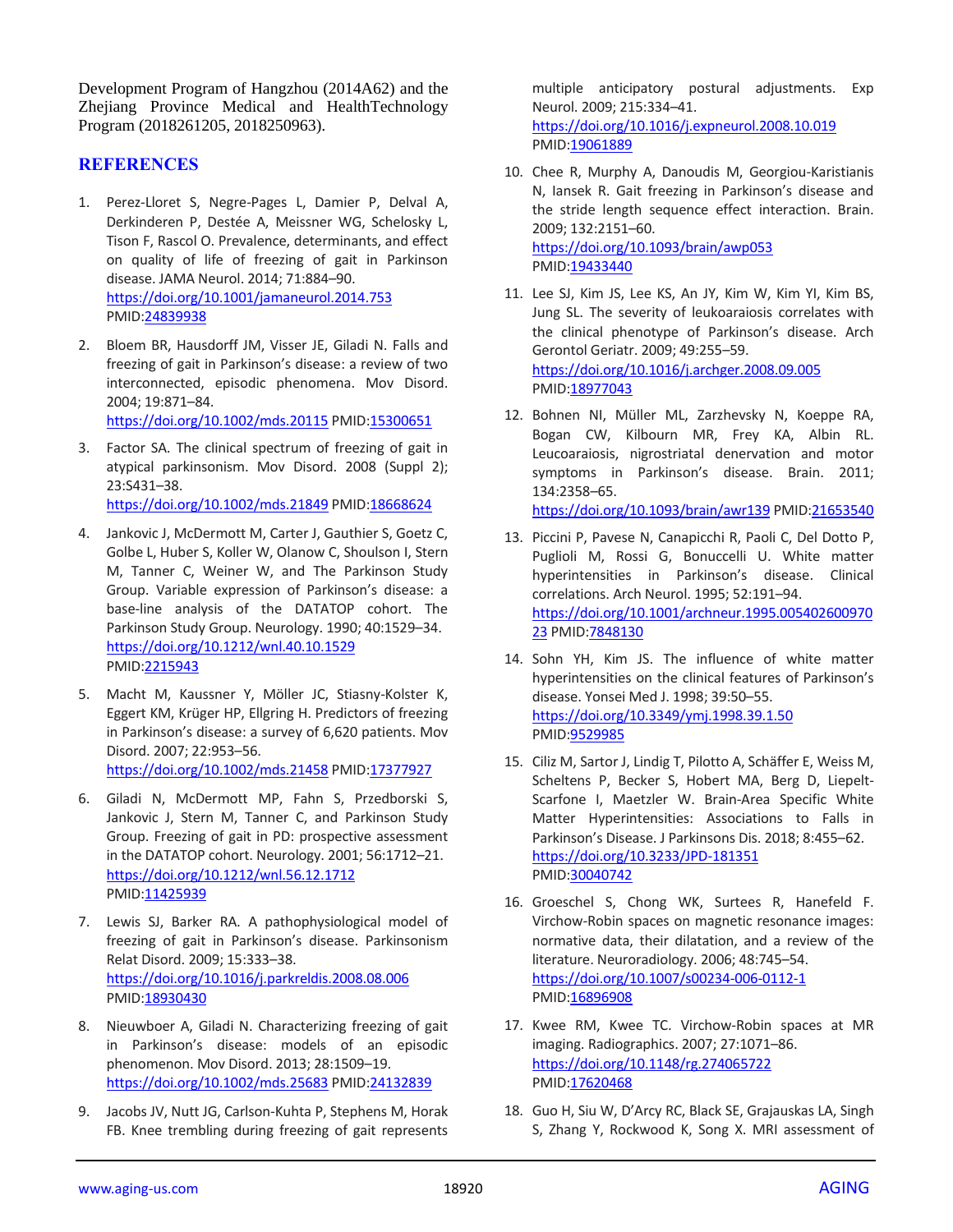whole-brain structural changes in aging. Clin Interv Aging. 2017; 12:1251–70.

<https://doi.org/10.2147/CIA.S139515> PMID[:28848333](https://pubmed.ncbi.nlm.nih.gov/28848333)

- 19. Grajauskas LA, Siu W, Medvedev G, Guo H, D'Arcy RC, Song X. MRI-based evaluation of structural degeneration in the ageing brain: Pathophysiology and assessment. Ageing Res Rev. 2019; 49:67–82. <https://doi.org/10.1016/j.arr.2018.11.004> PMID[:30472216](https://pubmed.ncbi.nlm.nih.gov/30472216)
- 20. Duperron MG, Tzourio C, Schilling S, Zhu YC, Soumaré A, Mazoyer B, Debette S. High dilated perivascular space burden: a new MRI marker for risk of intracerebral hemorrhage. Neurobiol Aging. 2019; 84:158–65. <https://doi.org/10.1016/j.neurobiolaging.2019.08.031>

PMID[:31629114](https://pubmed.ncbi.nlm.nih.gov/31629114)

- 21. Zhai FF, Ye YC, Chen SY, Ding FM, Han F, Yang XL, Wang Q, Zhou LX, Ni J, Yao M, Li ML, Jin ZY, Cui LY, et al. Arterial Stiffness and Cerebral Small Vessel Disease. Front Neurol. 2018; 9:723. <https://doi.org/10.3389/fneur.2018.00723> PMID[:30210443](https://pubmed.ncbi.nlm.nih.gov/30210443)
- 22. Ishikawa M, Yamada S, Yamamoto K. Dilated Perivascular Spaces in the Centrum Semiovale Begin to Develop in Middle Age. J Alzheimers Dis. 2018; 61:1619–26.

<https://doi.org/10.3233/JAD-170755> PMID[:29376866](https://pubmed.ncbi.nlm.nih.gov/29376866)

- 23. Duperron MG, Tzourio C, Sargurupremraj M, Mazoyer B, Soumaré A, Schilling S, Amouyel P, Chauhan G, Zhu YC, Debette S. Burden of Dilated Perivascular Spaces, an Emerging Marker of Cerebral Small Vessel Disease, Is Highly Heritable. Stroke. 2018; 49:282–87. <https://doi.org/10.1161/STROKEAHA.117.019309> PMID[:29311265](https://pubmed.ncbi.nlm.nih.gov/29311265)
- 24. Hansen TP, Cain J, Thomas O, Jackson A. Dilated perivascular spaces in the Basal Ganglia are a biomarker of small-vessel disease in a very elderly population with dementia. AJNR Am J Neuroradiol. 2015; 36:893–98.

<https://doi.org/10.3174/ajnr.A4237> PMID[:25698626](https://pubmed.ncbi.nlm.nih.gov/25698626)

- 25. Roher AE, Kuo YM, Esh C, Knebel C, Weiss N, Kalback W, Luehrs DC, Childress JL, Beach TG, Weller RO, Kokjohn TA. Cortical and leptomeningeal cerebrovascular amyloid and white matter pathology in Alzheimer's disease. Mol Med. 2003; 9:112–22. PMID[:12865947](https://pubmed.ncbi.nlm.nih.gov/12865947)
- 26. 3C Study Group. Vascular factors and risk of dementia: design of the Three-City Study and baseline characteristics of the study population. Neuroepidemiology. 2003; 22:316–25. <https://doi.org/10.1159/000072920> PMID[:14598854](https://pubmed.ncbi.nlm.nih.gov/14598854)

27. Shibata K, Sugiura M, Nishimura Y, Sakura H. The effect of small vessel disease on motor and cognitive function in Parkinson's disease. Clin Neurol Neurosurg. 2019; 182:58–62. <https://doi.org/10.1016/j.clineuro.2019.04.029>

PMI[D:31078957](https://pubmed.ncbi.nlm.nih.gov/31078957)

28. Thomas O, Cain J, Nasralla M, Jackson A. Aortic Pulsatility Propagates Intracranially and Correlates with Dilated Perivascular Spaces and Small Vessel Compliance. J Stroke Cerebrovasc Dis. 2019; 28: 1252–60. [https://doi.org/10.1016/j.jstrokecerebrovasdis.2019.0](https://doi.org/10.1016/j.jstrokecerebrovasdis.2019.01.020) [1.020](https://doi.org/10.1016/j.jstrokecerebrovasdis.2019.01.020) PMID[:30770255](https://pubmed.ncbi.nlm.nih.gov/30770255)

29. Puy L, Barbay M, Roussel M, Canaple S, Lamy C, Arnoux A, Leclercq C, Mas JL, Tasseel-Ponche S, Constans JM, Godefroy O, and GRECogVASC Study Group. Neuroimaging Determinants of Poststroke Cognitive Performance. Stroke. 2018; 49:2666–73. <https://doi.org/10.1161/STROKEAHA.118.021981>

PMI[D:30355190](https://pubmed.ncbi.nlm.nih.gov/30355190)

30. MacGregor Sharp M, Bulters D, Brandner S, Holton J, Verma A, Werring DJ, Carare RO. The fine anatomy of the perivascular compartment in the human brain: relevance to dilated perivascular spaces in cerebral amyloid angiopathy. Neuropathol Appl Neurobiol. 2019; 45:305–08.

<https://doi.org/10.1111/nan.12480> PMI[D:29486067](https://pubmed.ncbi.nlm.nih.gov/29486067)

31. Conforti R, Cirillo M, Sardaro A, Caiazzo G, Negro A, Paccone A, Sacco R, Sparaco M, Gallo A, Lavorgna L, Tedeschi G, Cirillo S. Dilated perivascular spaces and fatigue: is there a link? Magnetic resonance retrospective 3Tesla study. Neuroradiology. 2016; 58:859–66.

<https://doi.org/10.1007/s00234-016-1711-0> PMI[D:27423658](https://pubmed.ncbi.nlm.nih.gov/27423658)

- 32. Groeschel S, Brockmann K, Hanefeld F. Virchow-Robin spaces on magnetic resonance images of children with adrenoleukodystrophy. Eur J Paediatr Neurol. 2007; 11:142–45. <https://doi.org/10.1016/j.ejpn.2006.11.014> PMI[D:17254818](https://pubmed.ncbi.nlm.nih.gov/17254818)
- 33. Doubal FN, MacLullich AM, Ferguson KJ, Dennis MS, Wardlaw JM. Enlarged perivascular spaces on MRI are a feature of cerebral small vessel disease. Stroke. 2010; 41:450–54. <https://doi.org/10.1161/STROKEAHA.109.564914>

PMI[D:20056930](https://pubmed.ncbi.nlm.nih.gov/20056930)

34. Potter GM, Doubal FN, Jackson CA, Chappell FM, Sudlow CL, Dennis MS, Wardlaw JM. Enlarged perivascular spaces and cerebral small vessel disease. Int J Stroke. 2015; 10:376–81.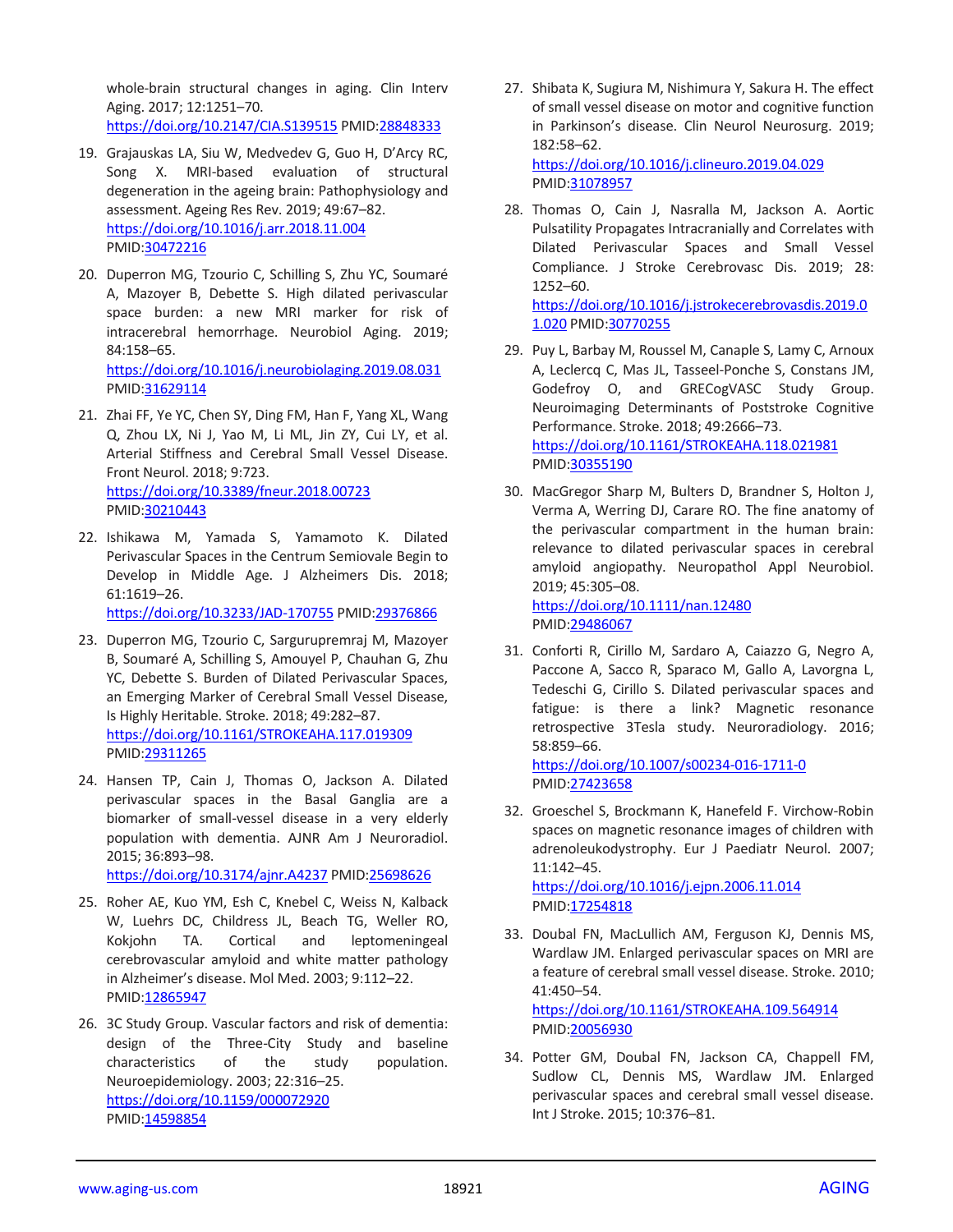<https://doi.org/10.1111/ijs.12054> PMID[:23692610](https://pubmed.ncbi.nlm.nih.gov/23692610)

35. Arba F, Quinn TJ, Hankey GJ, Lees KR, Wardlaw JM, Ali M, Inzitari D, and VISTA Collaboration. Enlarged perivascular spaces and cognitive impairment after stroke and transient ischemic attack. Int J Stroke. 2018; 13:47–56.

<https://doi.org/10.1177/1747493016666091> PMID[:27543501](https://pubmed.ncbi.nlm.nih.gov/27543501)

- 36. Duker AP, Espay AJ. Parkinsonism associated with striatal perivascular space dilation. Neurology. 2007; 68:1540. <https://doi.org/10.1212/01.wnl.0000261483.49248.b8> PMID: 17470760
- 37. Conforti R, Sardaro A, Negro A, Caiazzo G, Paccone A, De Micco R, Cirillo S, Tessitore A. Dilated Virchow-Robin space and Parkinson's disease: A case report of combined MRI and diffusion tensor imaging. Radiol Case Rep. 2018; 13:871–77. <https://doi.org/10.1016/j.radcr.2018.05.011> PMID[:29988793](https://pubmed.ncbi.nlm.nih.gov/29988793)
- 38. Park YW, Shin NY, Chung SJ, Kim J, Lim SM, Lee PH, Lee SK, Ahn KJ. Magnetic Resonance Imaging-Visible Perivascular Spaces in Basal Ganglia Predict Cognitive Decline in Parkinson's Disease. Mov Disord. 2019; 34:1672–79. <https://doi.org/10.1002/mds.27798>

PMID[:31322758](https://pubmed.ncbi.nlm.nih.gov/31322758)

39. Pesce C, Carli F. Allometry of the perivascular spaces of the putamen in aging. Acta Neuropathol. 1988; 76:292–94.

<https://doi.org/10.1007/BF00687778> PMID[:3213433](https://pubmed.ncbi.nlm.nih.gov/3213433)

- 40. Bouvy WH, Biessels GJ, Kuijf HJ, Kappelle LJ, Luijten PR, Zwanenburg JJ. Visualization of perivascular spaces and perforating arteries with 7 T magnetic resonance imaging. Invest Radiol. 2014; 49:307–13. <https://doi.org/10.1097/RLI.0000000000000027> PMID[:24473365](https://pubmed.ncbi.nlm.nih.gov/24473365)
- 41. Shen T, Yue Y, Zhao S, Xie J, Chen Y, Tian J, Lv W, Lo CZ, Hsu YC, Kober T, Zhang B, Lai HY. The role of brain perivascular space burden in early-stage Parkinson's disease. NPJ Parkinsons Dis. 2021; 7:12. <https://doi.org/10.1038/s41531-021-00155-0> PMID[:33547311](https://pubmed.ncbi.nlm.nih.gov/33547311)
- 42. Zong X, Park SH, Shen D, Lin W. Visualization of perivascular spaces in the human brain at 7T: sequence optimization and morphology characterization. Neuroimage. 2016; 125:895–902. <https://doi.org/10.1016/j.neuroimage.2015.10.078> PMID[:26520772](https://pubmed.ncbi.nlm.nih.gov/26520772)
- 43. Banerjee G, Kim HJ, Fox Z, Jäger HR, Wilson D, Charidimou A, Na HK, Na DL, Seo SW, Werring DJ. MRI-

visible perivascular space location is associated with Alzheimer's disease independently of amyloid burden. Brain. 2017; 140:1107–16. <https://doi.org/10.1093/brain/awx003> PMI[D:28335021](https://pubmed.ncbi.nlm.nih.gov/28335021)

- 44. Hirabuki N, Fujita N, Fujii K, Hashimoto T, Kozuka T. MR appearance of Virchow-Robin spaces along lenticulostriate arteries: spin-echo and twodimensional fast low-angle shot imaging. AJNR Am J Neuroradiol. 1994; 15:277–81. PMI[D:8192073](https://pubmed.ncbi.nlm.nih.gov/8192073)
- 45. Pantoni L. Cerebral small vessel disease: from pathogenesis and clinical characteristics to therapeutic challenges. Lancet Neurol. 2010; 9:689–701. [https://doi.org/10.1016/S1474-4422\(10\)70104-6](https://doi.org/10.1016/S1474-4422(10)70104-6) PMI[D:20610345](https://pubmed.ncbi.nlm.nih.gov/20610345)
- 46. Bath PM, Wardlaw JM. Pharmacological treatment and prevention of cerebral small vessel disease: a review of potential interventions. Int J Stroke. 2015; 10:469–78. <https://doi.org/10.1111/ijs.12466> PMID[:25727737](https://pubmed.ncbi.nlm.nih.gov/25727737)
- 47. Jessen NA, Munk AS, Lundgaard I, Nedergaard M. The Glymphatic System: A Beginner's Guide. Neurochem Res. 2015; 40:2583–99. <https://doi.org/10.1007/s11064-015-1581-6> PMI[D:25947369](https://pubmed.ncbi.nlm.nih.gov/25947369)
- 48. Malek N, Lawton MA, Swallow DM, Grosset KA, Marrinan SL, Bajaj N, Barker RA, Burn DJ, Hardy J, Morris HR, Williams NM, Wood N, Ben-Shlomo Y, Grosset DG, and PRoBaND Clinical Consortium. Vascular disease and vascular risk factors in relation to motor features and cognition in early Parkinson's disease. Mov Disord. 2016; 31:1518–26. <https://doi.org/10.1002/mds.26698> PMID[:27324570](https://pubmed.ncbi.nlm.nih.gov/27324570)
- 49. Nutt JG, Horak FB, Bloem BR. Milestones in gait, balance, and falling. Mov Disord. 2011; 26:1166–74. <https://doi.org/10.1002/mds.23588> PMID[:21626560](https://pubmed.ncbi.nlm.nih.gov/21626560)
- 50. Wan Y, Hu W, Gan J, Song L, Wu N, Chen Y, Liu Z. Exploring the association between Cerebral smallvessel diseases and motor symptoms in Parkinson's disease. Brain Behav. 2019; 9:e01219. <https://doi.org/10.1002/brb3.1219> PMID[:30815987](https://pubmed.ncbi.nlm.nih.gov/30815987)
- 51. Fling BW, Cohen RG, Mancini M, Nutt JG, Fair DA, Horak FB. Asymmetric pedunculopontine network connectivity in parkinsonian patients with freezing of gait. Brain. 2013; 136:2405–18. <https://doi.org/10.1093/brain/awt172> PMI[D:23824487](https://pubmed.ncbi.nlm.nih.gov/23824487)
- 52. Bartels AL, de Jong BM, Giladi N, Schaafsma JD, Maguire RP, Veenma L, Pruim J, Balash Y, Youdim MB, Leenders KL. Striatal dopa and glucose metabolism in PD patients with freezing of gait. Mov Disord. 2006; 21:1326–32.